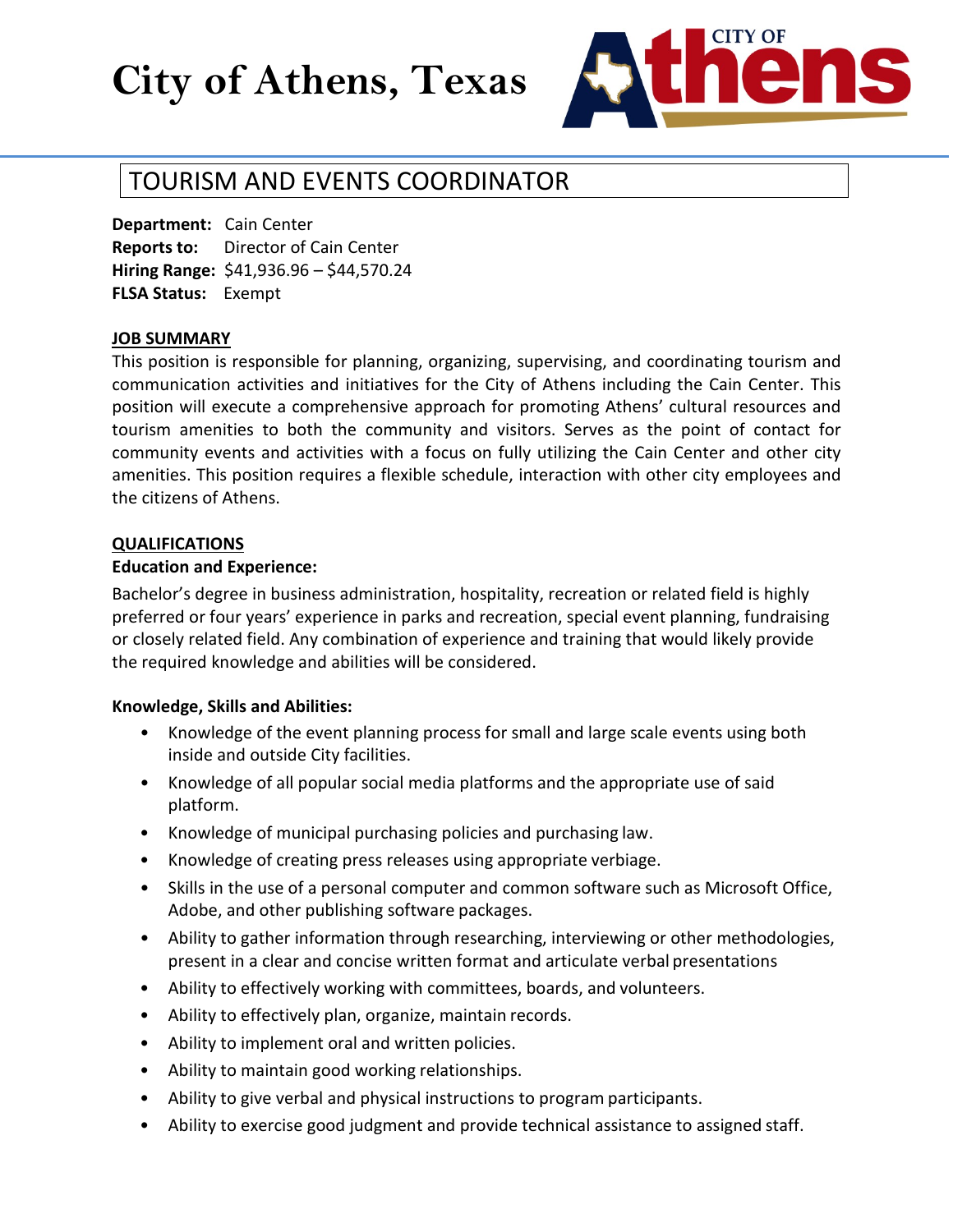- Ability to work with money, adding, subtracting, counting.
- Ability to fill out attendance and accounting reports.
- Ability to maintain a flexible work schedule to include weekdays, evenings, weekends, holidays

## **Machines, Tools, Equipment and Work Aids**

- Computer, software programs, copy machine; fax machine; calculator.
- Safety equipment.

# **ESSENTIAL JOB FUNCTIONS**

This information is intended to be descriptive of the key responsibilities of the position. The following examples do not identify all duties performed by any single incumbent.

- Produce programs and special events from conception to completion. Responsible for the organization, implementation, coordination, and evaluation of all aspects of assigned programs and special events. Maximize planning and best practices to ensure success of programs and events
- Coordinate the design and creation of necessary materials to market and promote programs and events to ensure maximum coverage and success.
- Communicate through written memos, email, and meetings. Issue written and oral instructions; assign duties and examine work for accuracy, neatness, and conformance to policies and procedures.
- Ability to assist with the development and management of the financial budget.
- Maintain accurate accountability for cash handling.
- Assist with Cain Center operations and performs other duties as may be assigned
- Responsible for the development and implementation of programs and projects to foster and enhance the growth of the City of Athens as a culturally vibrant andcreative City.
- Facilitate and initiate innovative partnerships to support related organizations and advance the development of the cultural and tourism sectors.
- Maintain awareness of grants, funding and nomination opportunities forapplicable projects and events and submit appropriate applications.
- Work with the City Manager to effectively market and promote all City cultural and tourism initiatives and administrate usage of advertising funds.
- Produce and coordinate distribution of effective tourist promotional tools as related to key cultural and heritage institutions, programs, festivals and events to applicable local and regional businesses, stakeholders, tourism associations or related organizations.
- Liaise with the Athens Chamber of Commerce, key local operators and regional partners in planning tours, packaging and arranging itineraries based on local and area attractions.
- Facilitate professional development opportunities to encourage networkingand economic growth within the local cultural and tourism sectors.